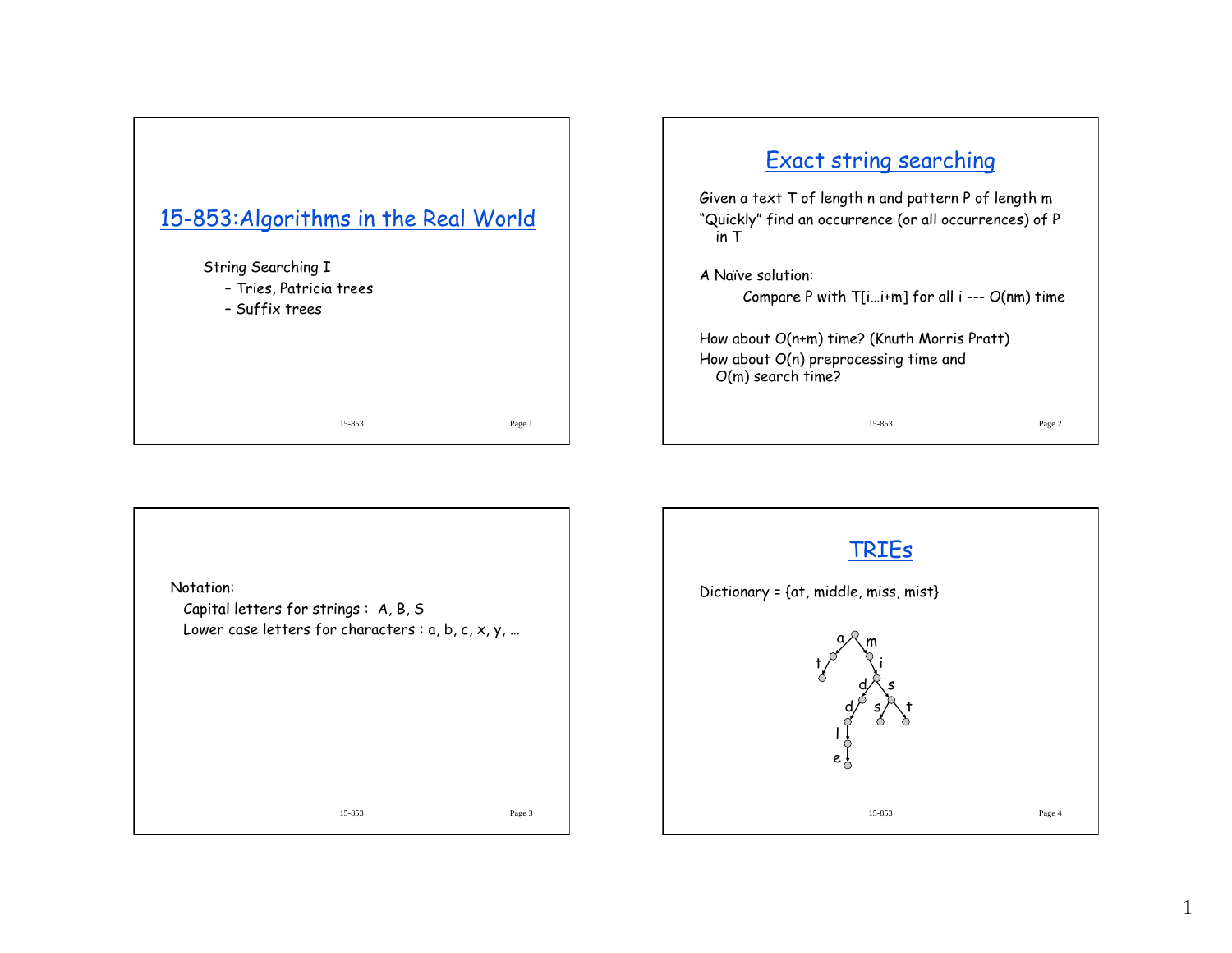

## TRIEs (searching)

Consider an alphabet  $\Sigma$ , with  $|\Sigma|$  = k  $\overline{\phantom{a}}$ Total of n nodes in trie. Consider searching a string of length m to see if it is a

**prefix** of an element in the dictionary.

Implementation choices:

- Array per node: O(nk) space, O(m) time search
- Tree per node: O(n) space, O(m log k) time search
- Hash children: O(n) space, O(m) time can hash node pointer and child character

#### 15-853 Page 6  $e_{073}$  $\sqrt[6]{22}$  Table.Lookup((22,e)) = 73

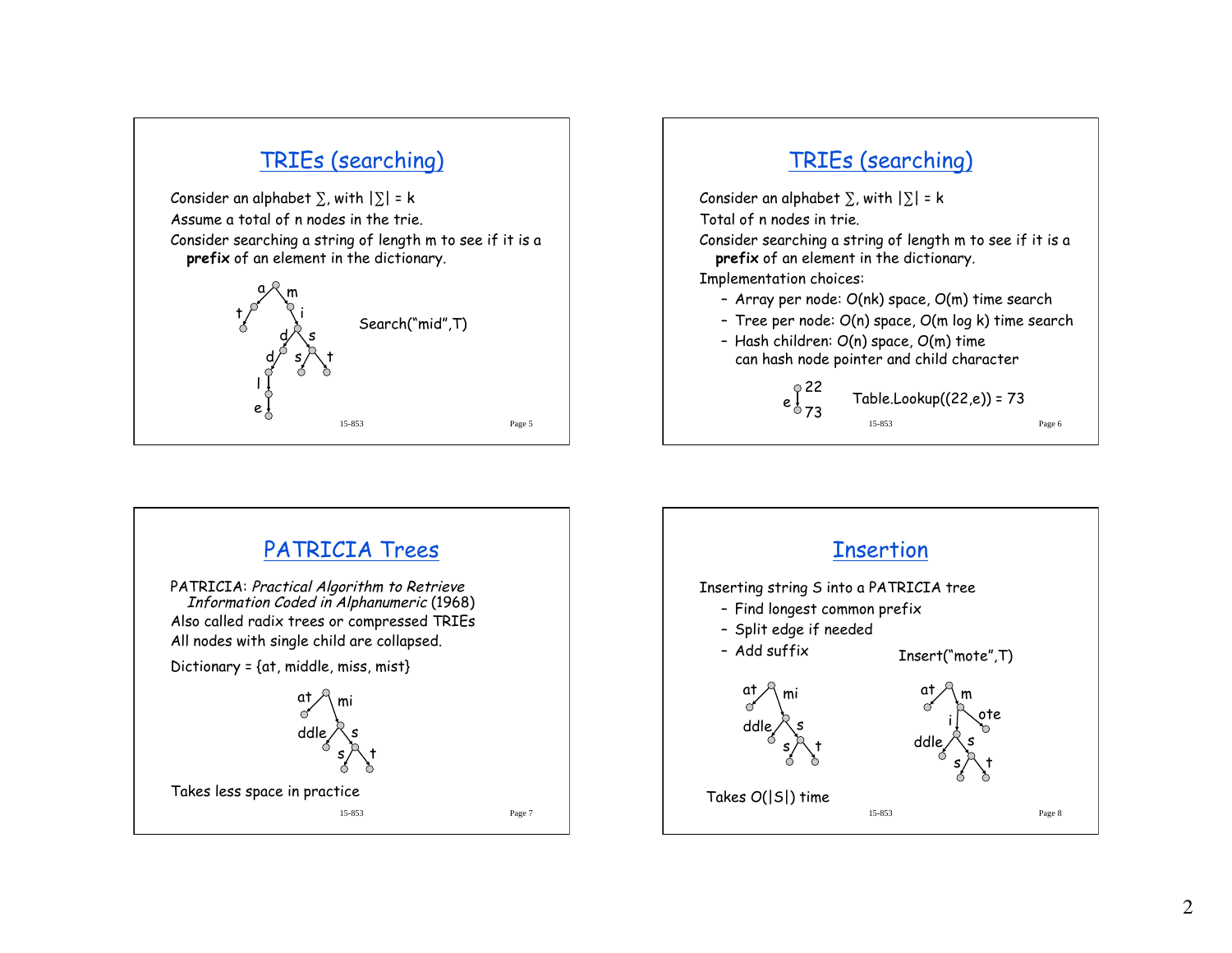



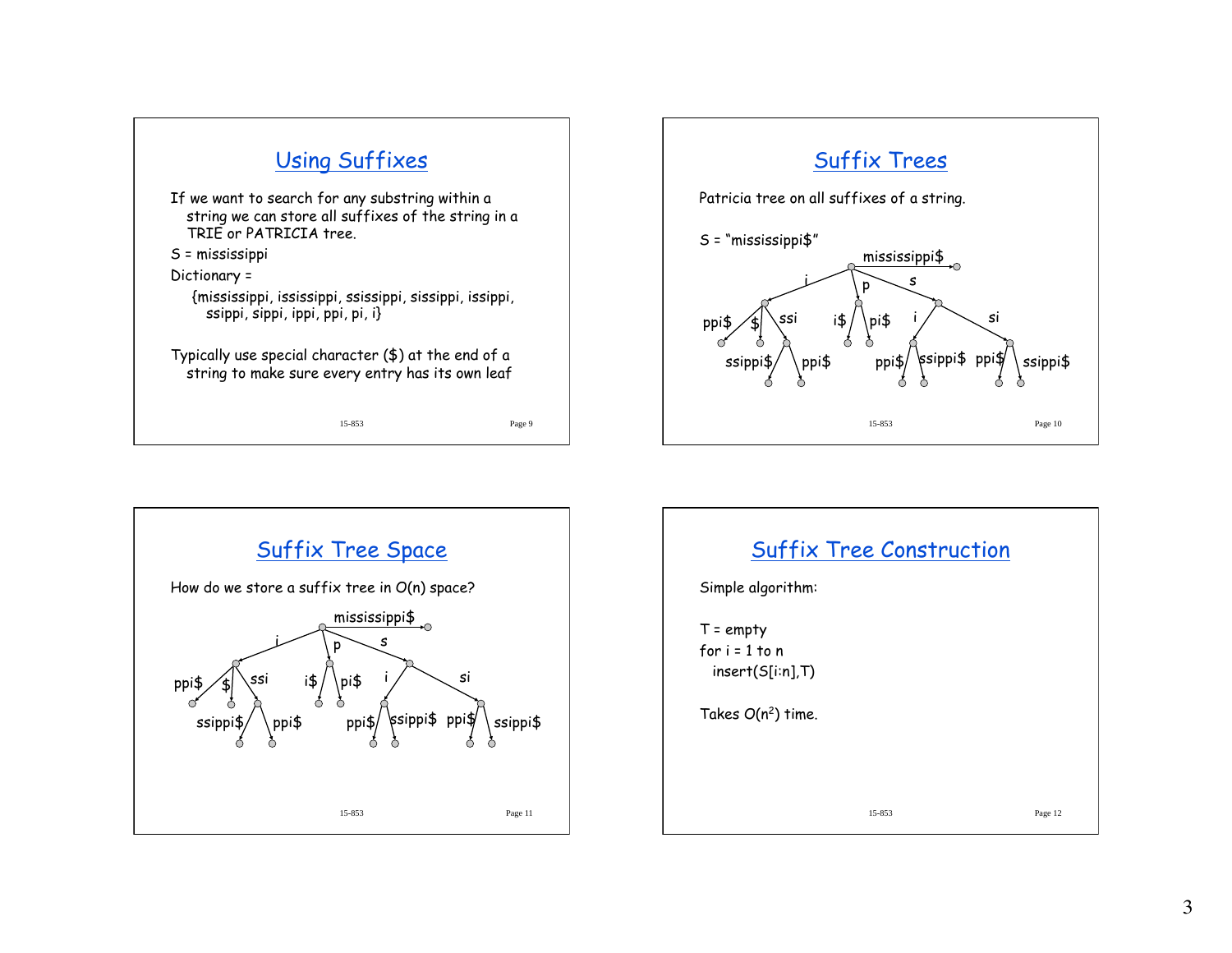





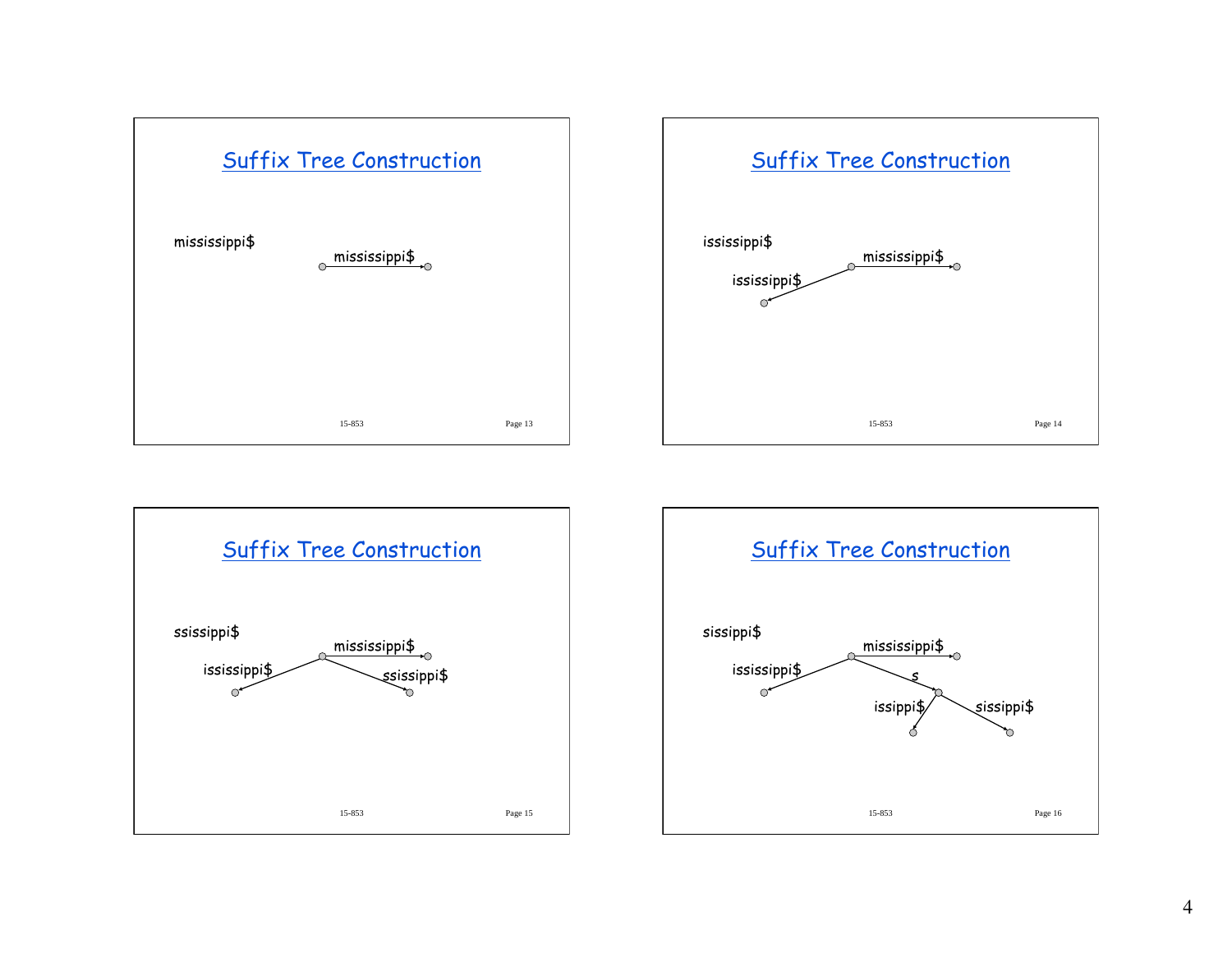





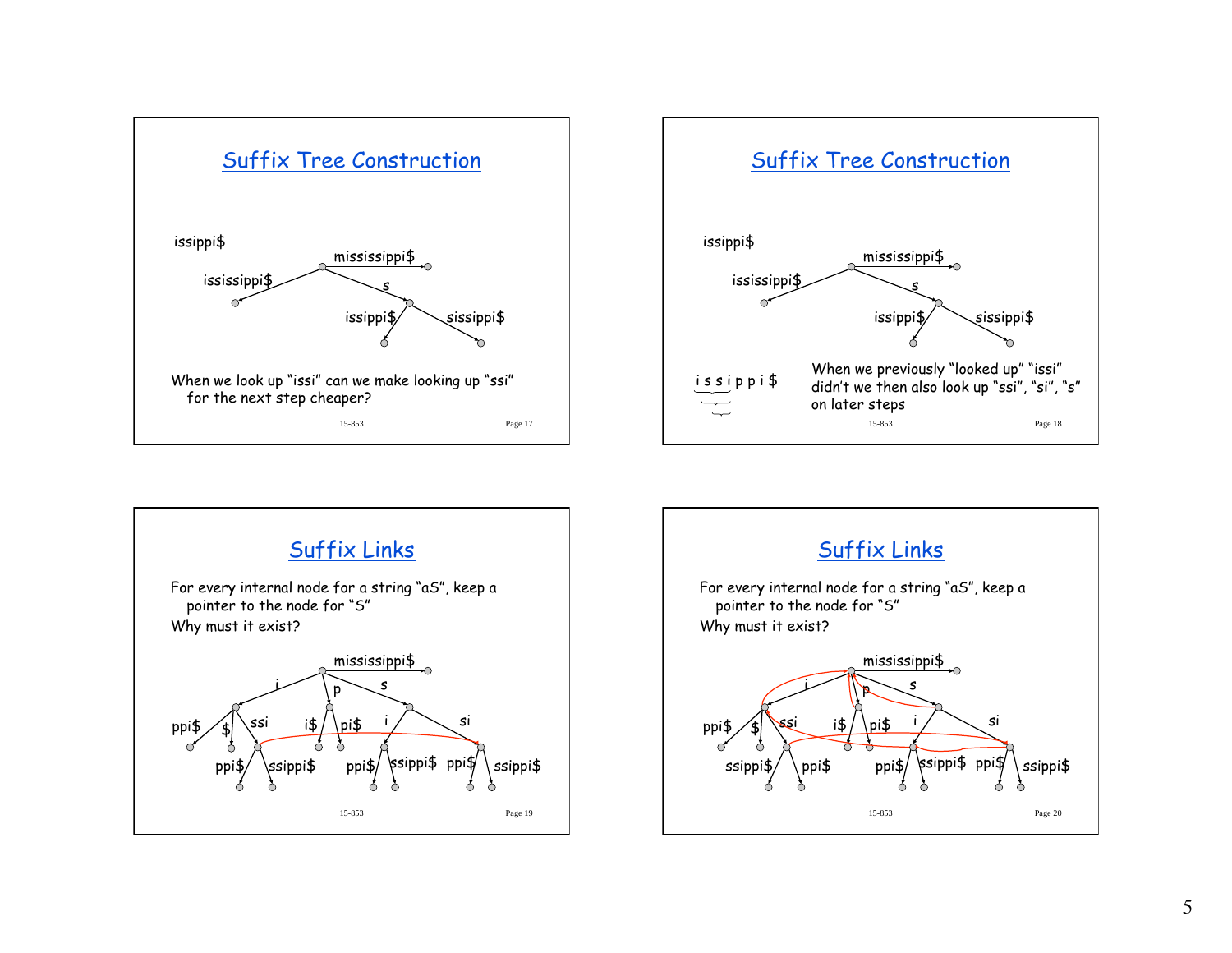





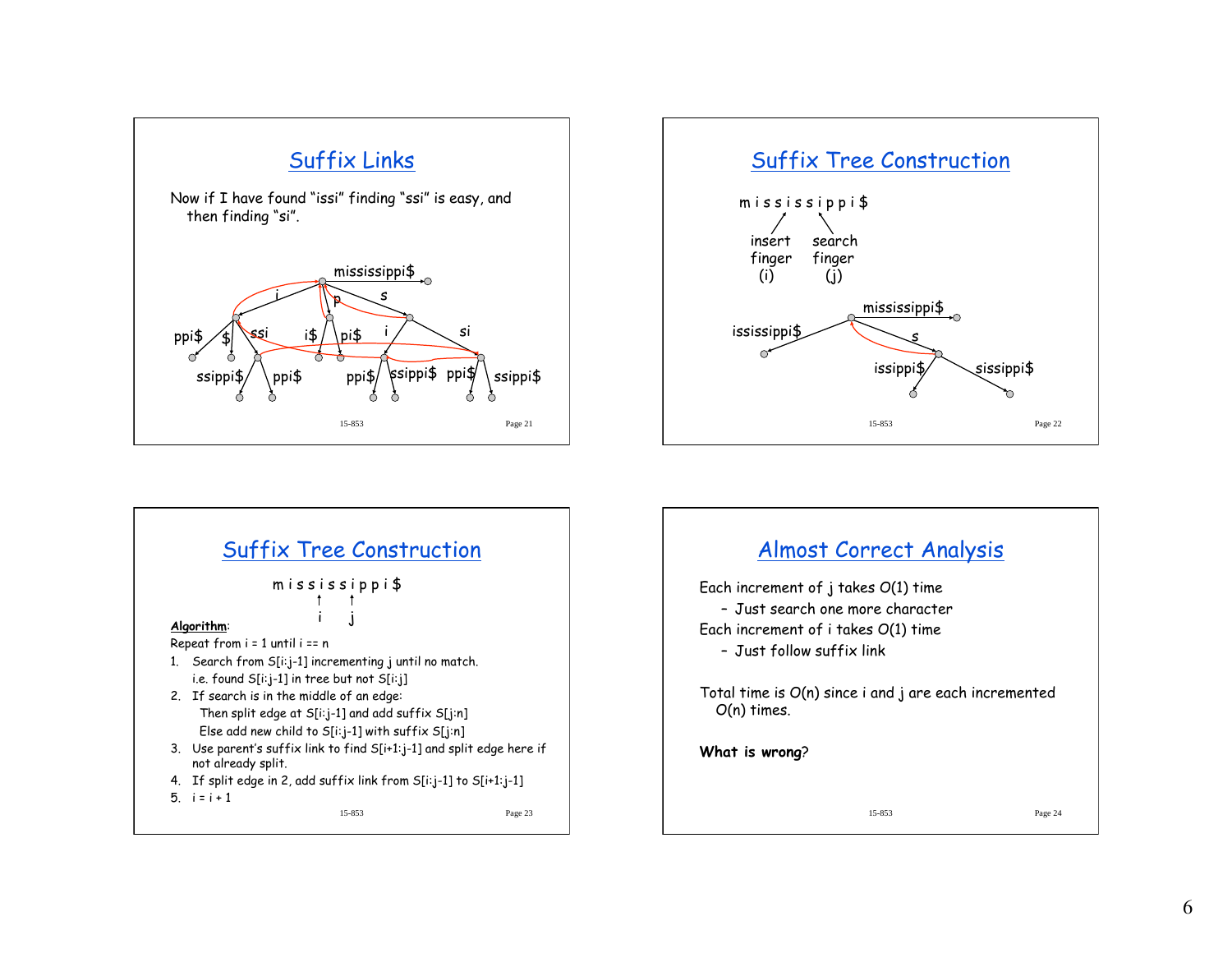





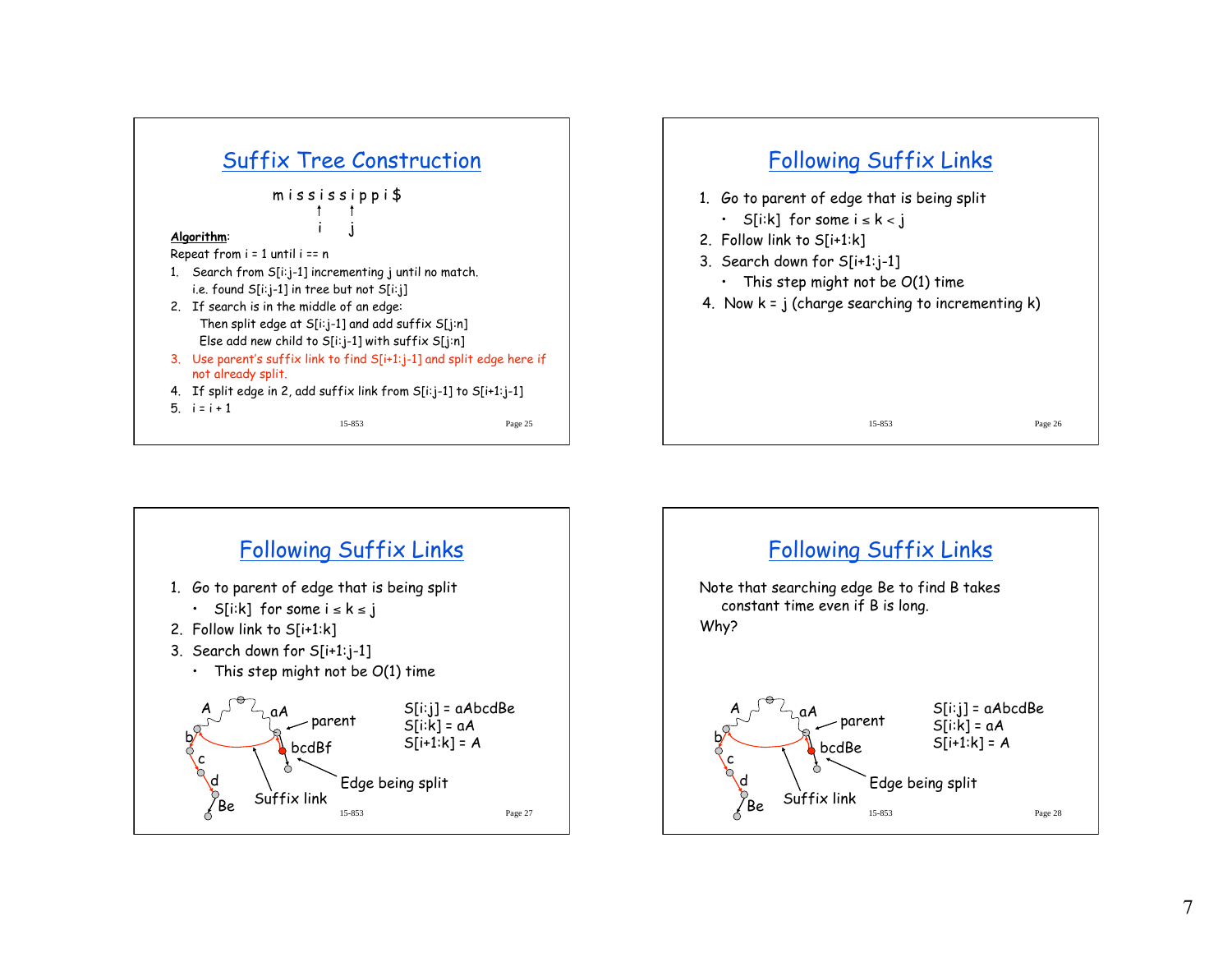





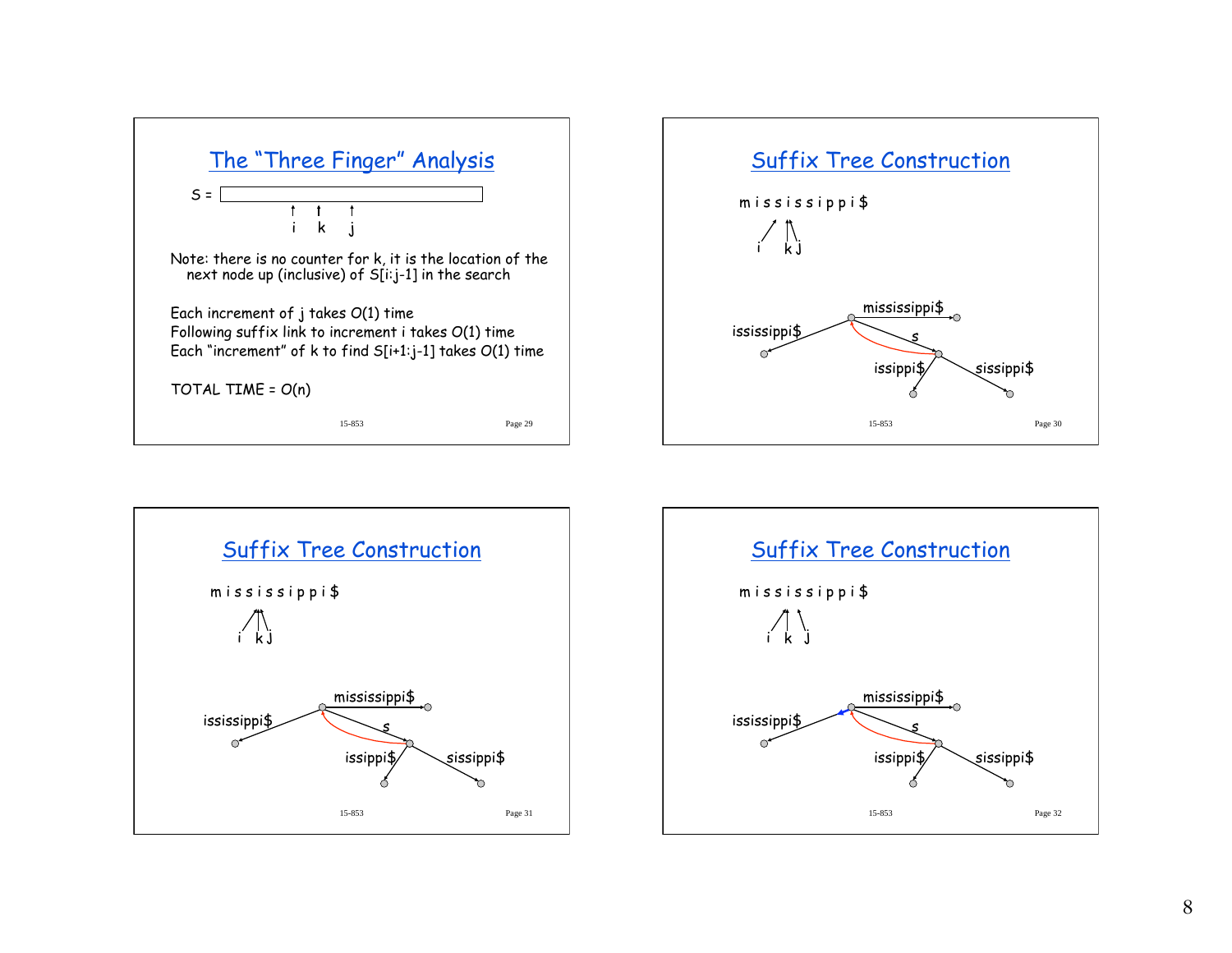





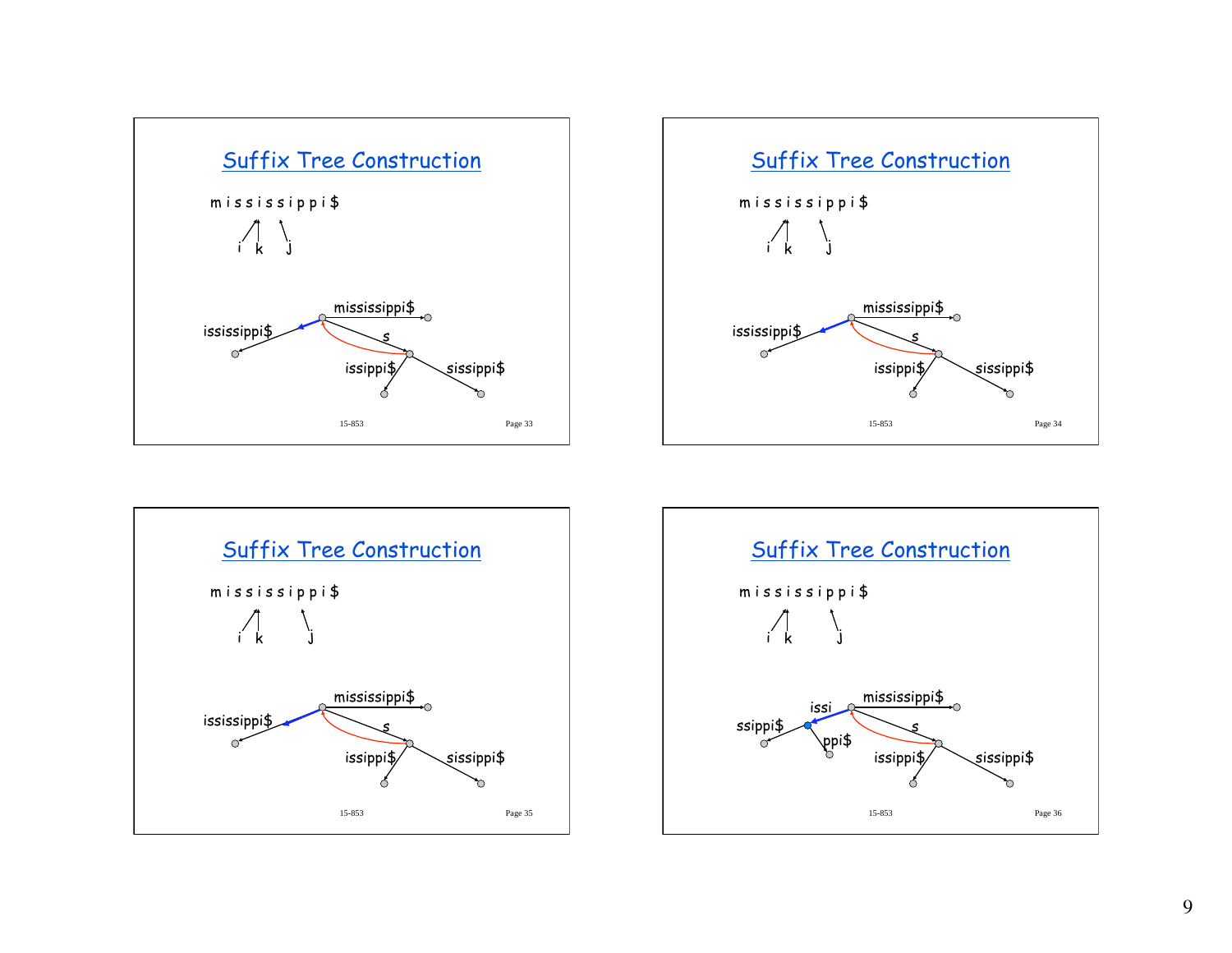





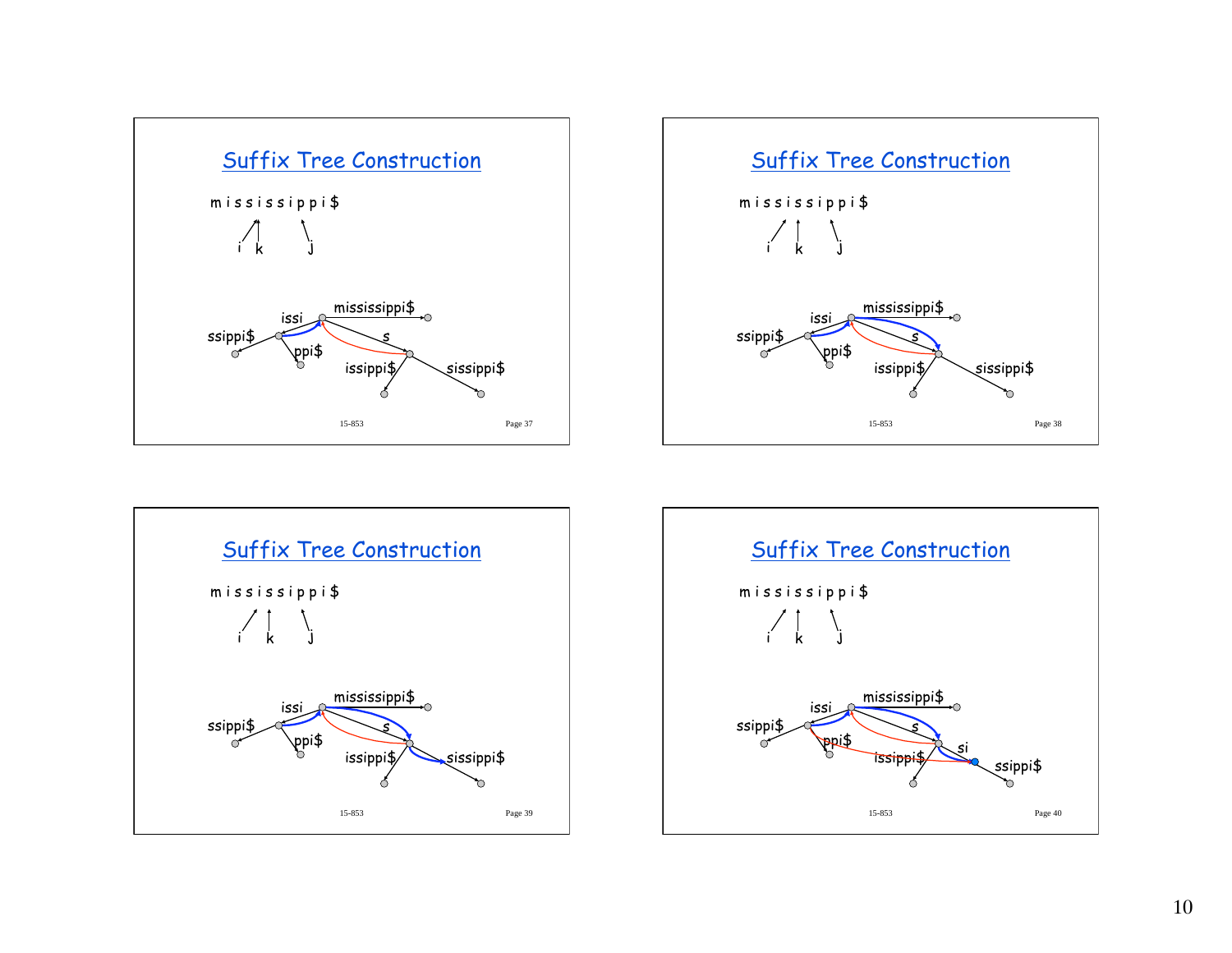





11